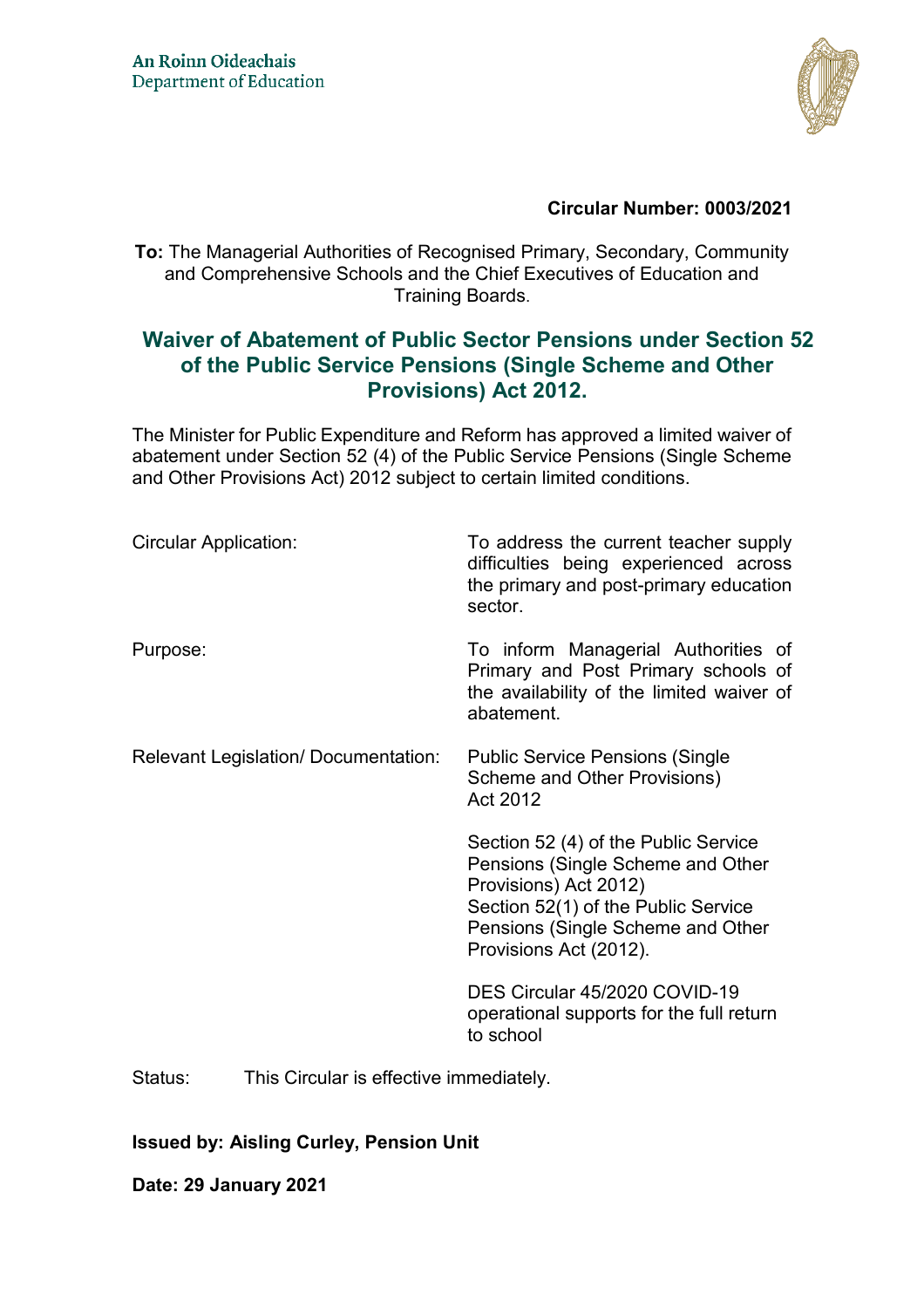

# **Circular 0003/2021: Waiver of Abatement of Public Sector Pensions**

# **1. Introduction**

To alleviate the current teacher supply difficulties, the Minister for Public Expenditure and Reform has approved, for a limited period of 3 years, the waiver of abatement of Public Service Pensions under section 52 (4) of the (Single Pension Scheme and other Provisions) Act 2012, for appropriately qualified **teachers.**

# **2. Purpose of Circular**

The purpose of this circular is to advise the sector that a waiver of abatement has been approved for a limited period and also to reaffirm the position with regard to obligations on both the Employer and the Retired Teacher relating to abatement and separately the application of the waiver of abatement. Please familiarise yourself with these responsibilities and ensure the correct procedures are in place to inform retired personnel taking up roles in your school/Education Training Board (ETB).

# **3. Abatement**

# **3.1 Background to abatement**

Abatement ensures that the pension(s) which a Retired Teacher receives, when combined with any current public service remuneration received by the pensioner, does not exceed the relevant former pensionable remuneration they would have received had they continued to serve in their relevant former pensionable position. Abatement applies to the public service pension i.e. not to salary**.** 

Section 52(1) of the Single Pension Scheme Act (2012) provides that abatement shall apply where a Retired Teacher who is a member of the Single Public Service Pension Scheme or any pre-existing pension scheme is re-appointed to the Public Service. The key change introduced by this section of the Act is that it extends the principle of abatement to retired public servants in receipt of a public service pension who secure another public service appointment in any public service body.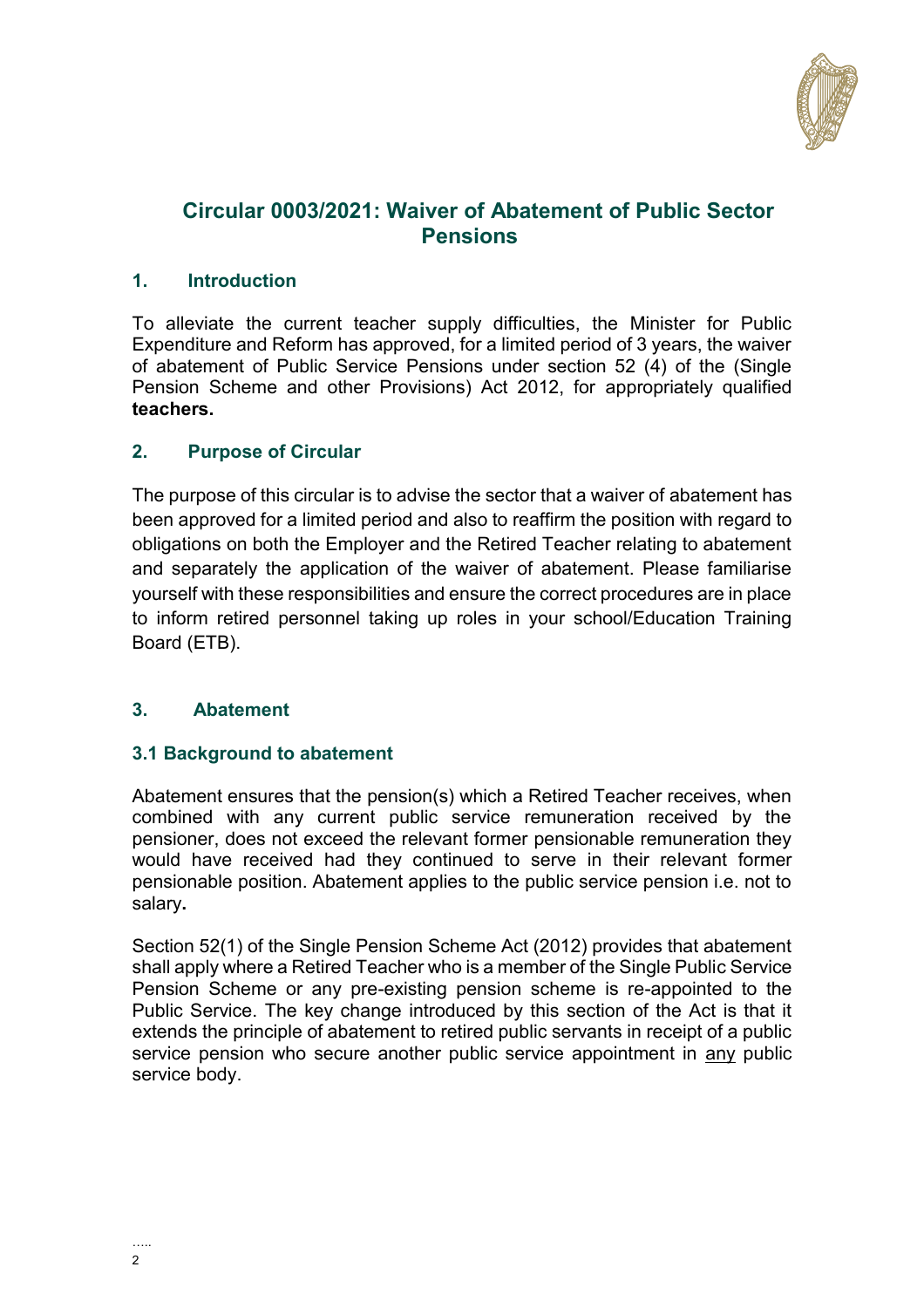

## **3.2 How Does Abatement Work?**

Abatement is applied on a periodic basis to public service pensions. This means that the public service pension of an individual is abated where their current remuneration, for example, on a given day, combined with the daily pension they receive, exceeds their former pensionable remuneration for that day.

Please familiarise yourself with these responsibilities and ensure the correct procedures are in place to inform retired personnel taking up roles in your school/ETB.

#### **4 Responsibility for Abatement**

#### **4.1 Responsibilities of the Employer**

The relevant employer shall notify the Pension Paying Authority **immediately** where a Retired Teacher has been employed.

Managers of Primary (excluding community national schools), Voluntary Secondary, Community and Comprehensive schools, should ensure that this information is provided through the On Line Claims System (OLCS) or, if relevant, they must ensure the Retired Teacher, as is the practice with all public sector employees correctly completes all sections of the Pension Declaration Form (51) (as provided for under Section 51 of the Act) and returns it to the relevant payroll section within the Department.

ETB's should ensure that the necessary measures are in place to collect this information from retired teachers employed in ETB schools including Community National Schools.

There may be a requirement for the Department of Education and the ETBs to share information relating to the employment of retired teachers as provided for under Article 49 of the Single Scheme Act.

#### **4.2 Responsibilities of the Retired Teacher**

**Immediately**, on taking up the new employment:

 $\triangleright$  A Retired Teacher who is taking up a fixed term temporary contract of employment shall complete the relevant sections of the Pension Declaration Form (51) detailing all previous/current public service employments and all Public Service Pension entitlements (whether in payment or due to come into payment at a later date).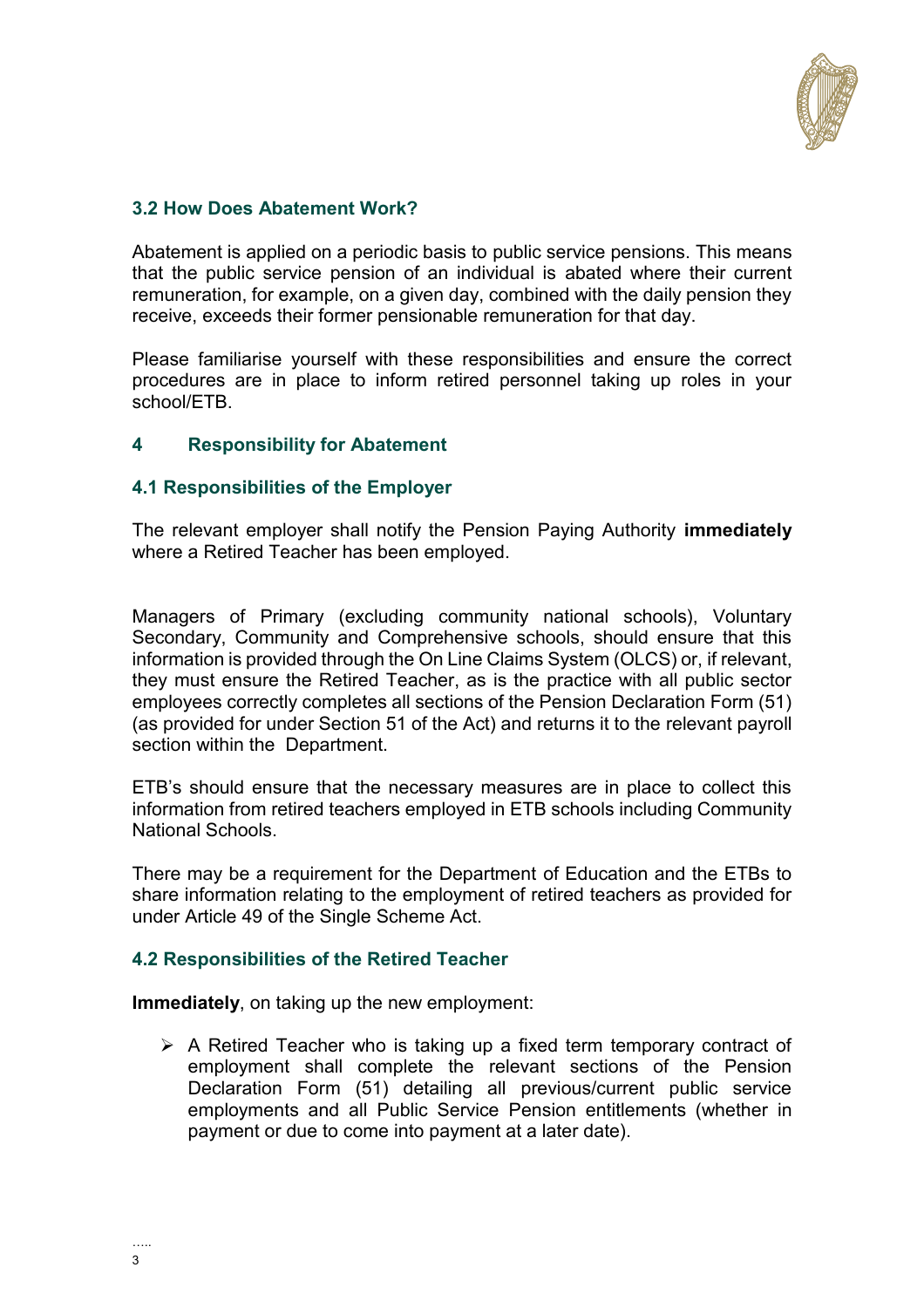

 $\triangleright$  A Retired Teacher taking up substitute work must provide details of all their previous/current public service employments and all Public Service Pension entitlements (whether in payment or due to come into payment at a later date) on the OLCS (Online Clams System).

The Retired Teacher shall notify their Pension Paying Authority of any changes in remuneration and/or work-sharing arrangements which may impact on the abatement calculation.

Where Retired Teachers fail to meet their obligations in relation to the application of pension abatement under the 2012 Act, and their duty to provide information, and as a result an overpayment of pension occurs, such overpayments will be recouped through their pension in accordance with normal procedures.

Please note that the Pension Paying Authority for retired teachers from the Primary (excluding community national schools), Voluntary Secondary, Community and Comprehensive schools, is the Department of Education.

The Pension Paying Authority for teachers retired from the ETB Sector and Community Schools is the relevant ETB.

#### **5. Waiver of abatement.**

To alleviate the current teacher supply difficulties, the Minister for Public Expenditure and Reform has approved, for a limited period, the waiver of abatement of Public Service Pensions under section 52 (4) of the : Public Service Pensions (Single Scheme and Other Provisions) Act 2012, for appropriately **qualified teachers** who:

- are employed in the capacity for which they are qualified;
- are suitable for employment in all respects and;
- in circumstances where it is not practicable to meet the teaching requirements other than by the employment of a retired teacher.

The abatement waiver can be applied to the first **50 days** worked in any calendar year; (for the purpose of this circular you are considered to have worked a full day regardless of the numbers of hours/minutes worked on that specific day).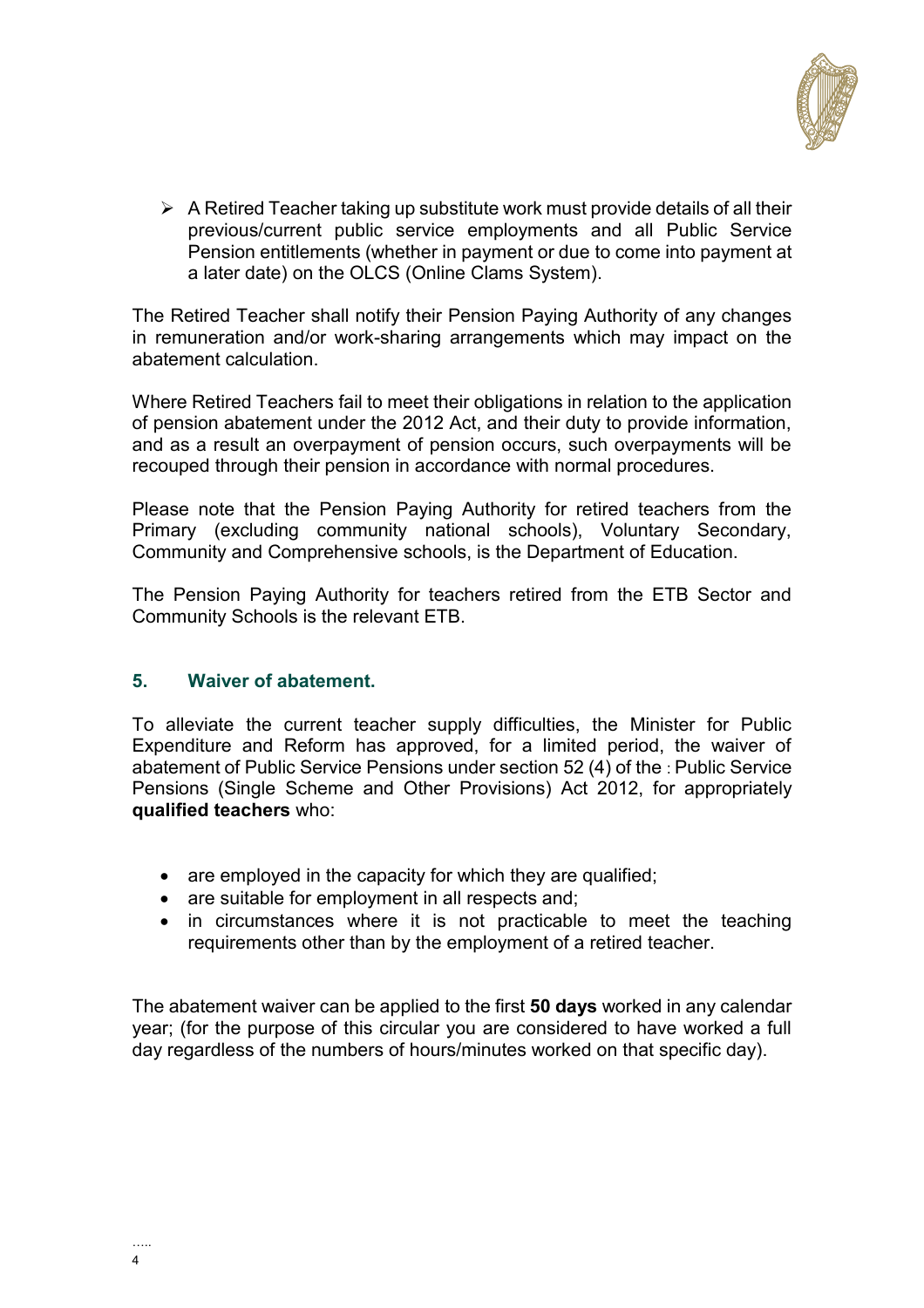

#### **5.1 Responsibility of School Management in relation to recruitment and maintenance of records relating to employment of retired teachers.**

The regulations and procedures for teacher recruitment are set out in [Circular](https://www.education.ie/en/Circulars-and-Forms/Active-Circulars/cl0031_2011.pdf)  [0031 2011](https://www.education.ie/en/Circulars-and-Forms/Active-Circulars/cl0031_2011.pdf) (for post primary schools) and [Circular 0044/2019](https://www.education.ie/en/Circulars-and-Forms/Active-Circulars/cl0044_2019.pdf) (for primary schools). This criteria for Teacher Recruitment Registration and Qualifications must continue to be strictly adhered to in line with the circulars. *Circular 0031/2011 should be read in conjunction with this Department's letter to School Management Bodies on 20 August 2020 outlining the appropriate sequence for filing posts/hours at Post Primary level.* 

Furthermore, following the cascade of measures outlined in these circulars, where a retired teacher is recruited and retained in a school in line with the application of a waiver from abatement this must also be documented for the record; the records must be retained by the school.

## **5.2 Responsibility of the Retired Teacher on the application of the Waiver**

Immediately, on taking up the new employment:

- $\triangleright$  A Retired Teacher taking up fixed term temporary contracts of employment shall complete a Pension Declaration Form (51) detailing all previous/current public service employments and all Public Service Pension entitlements (whether in payment or due to come into payment at a later date). This declaration form should be then submitted to the Relevant Authority's payroll section.
- $\triangleright$  A Retired teacher taking up substitute work must provide this information thorough OLCS (Online Claims System) or to the relevant ETB.

Retired teachers should also advise the Department Of Education or the ETB, as appropriate, of details of any application of the waiver from abatement during the calendar year.

#### **5.3 Supplementary Pension**

Some retired teachers may be in receipt of supplementary pension. Supplementary pension is not payable if you are employed in any capacity which involves the payment of a PRSI contribution which may result in payment of a Social Welfare benefit.

**The Waiver does not apply to Supplementary Pension.**